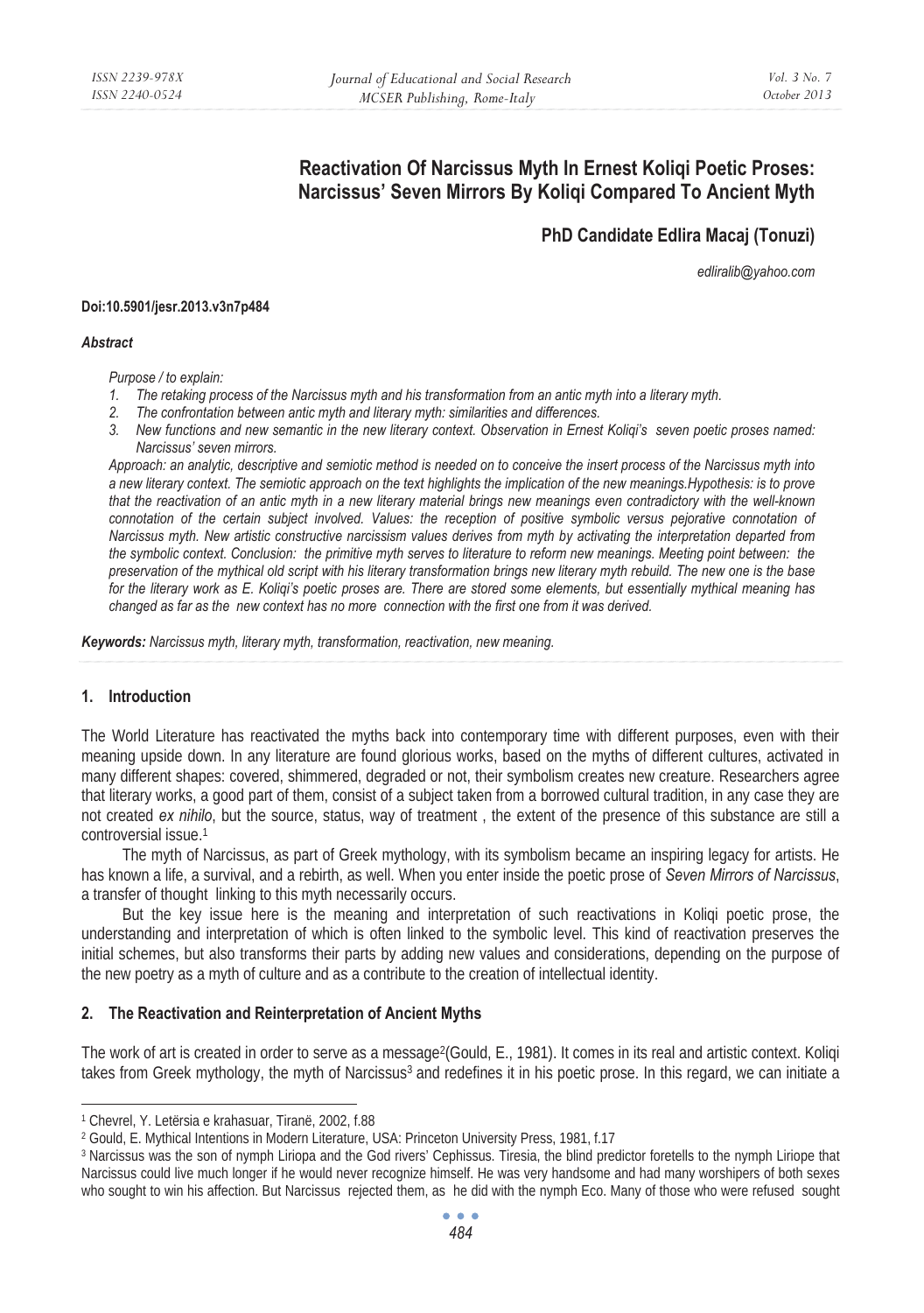| ISSN 2239-978X | Journal of Educational and Social Research | Vol. 3 No.   |  |
|----------------|--------------------------------------------|--------------|--|
| ISSN 2240-0524 | MCSER Publishing, Rome-Italy               | October 2013 |  |
|                |                                            |              |  |

comparison approach, to prove how similar these two myths come in two different eras, through the re-functionalization and semantic subversion.

In one variant of the ancient myth of Narcissus it is reported that Narcissus died, just after he was introduced to himself.

*Narcissus is the son of the river's God* Cephissus *and the nymph Liriope. He was going to live very long if he hadn't seen himself 4*. All known versions of him, although with changes, imply the same conclusion. Various aspects of the interpretation of this myth are united with the symbol. In the world literature, the myth of Narcissus is re-functionalized also at G. D'Annunzio, Paul Valery, etc., with different valence. Because, as Philippe Sellier states, it is not enough to reactivate an ancient myth, in order to consider it as a literary myth. The term "*literary myth*" is used in this case for what lies on the borders of "literary time and space", as part of a cultural tradition. Literary myth, adds to the primitive myth, new meanings5. It is important that this re-activation is due to the existence of a centralized scenario, an extremely stable organization.

On the other hand literary myth, adds to the primitive myth new meanings. As stated from Pierre Albouy, there is no such point of a literary myth without a "palingenesie", which revives the myth in an era where there it is be able "to express the problems of this age."6. Literary works are constructed thanks to the decomposition of hidden messages in text closely associated with the author's artistic consciousness.

#### **3. Transformation into a Literary Myth**

The purpose of a thematic study, according to Trousson, is the interpretation of variations and metamorphoses of a literary theme over time, in light of their connections with historical contextual orientation, The The The purpose of a thematic study, according to Trousson, is the interpretation of variations and metamorphoses of a literary theme over time, in light of their connections with historical contextual orientation, ideological and intellectual, thus highlighting *the adaptation of the building elements of the theme to the transformation of the ideas and customs* and to the *dynamic and developing character*, *which is the essence of the topic7*. Thus, according to him, the literary themes are related to the hero and situation. Trousson unites the topic with the myth, distinguishing two types of topics, (or myths): 1) – myths of heroes, 2) – myths of situations. Ernest Koliqi takes the myth of Narcissus and giving him special values, but at the same time respecting the situation of this myth (bending at the reflective surface of water, although sometimes is water and

Ernest Koliqi re-activates the myth of Narcissus, giving him special values, but at the same time respecting the situation of this myth (bending at the reflective surface of water, although sometimes is water and sometimes is a mirror (*An old mirror from Shkodra*) and sometimes a glass ( The *glass of my window*). So, Koliqi myth retains the traditional form as a situation myth - in this myth the hero depends on the situation that he creates, so he may not be independent of it. He should have relations with this situation. Here is the situation of inflection to himself; here and so (with the reflective surface and inflection) Koliqi will find his face. In the context of inseparable duality image-reflection, as well as classification of literary myths, in the work of Koliqi, this myth except existing as a situation myth, it justifies the other type of myth, the one of a hero.

Therefore, it is a hero-myth, because it is related to a mythical figure, in this kind of myth, the hero is independent of the situations or contexts, becoming a typical embodiment of an idea. This myth is related to the image of Narcissus, who is the embodiment of someone loving himself. But Koliqi shifts from the scope of the lovers. He loves artistic identity more than himself. This search process is connected with art in general and poetry in particular. The poetic, the ideal, the new, the beautiful are all parts of "the re-functioning myth heroes".

a kind of punishment for him. So it happened when Narcissus, one day wandering through the forest, encountered a bright silver source of water unpolluted by shepherds and birds, located in the middle of a very dense forest, which was not permeable by sunlight. Here when satisfying his thirst Narcissus saw the reflection of his image in the water, and after that he felt in love with himself. At first he was seeking to embrace the stunning image of a boy, but when later recognized himself, he died of despair. There were the Dryads and Naiads those who found him dead, but they would not be able to make him the funeral honors, because he soon transformed into a flower, which took his name.

<sup>4</sup> Barbara Colonna. Fjalor mitologjik, Tiranë , 2005, p. 242.

<sup>&</sup>lt;sup>5</sup>P. Brunel. Mythocritique. Paris, PUF, 1992, f.137<br><sup>6</sup> P. Brunel. Mythocritique. Paris, PUF 1992, f.37

<sup>7</sup> Anna Trocchi. Temi e miti letterari në: Letteratura comparata (gr. Aut.) Milano: Garzanti, 2002, f. 66.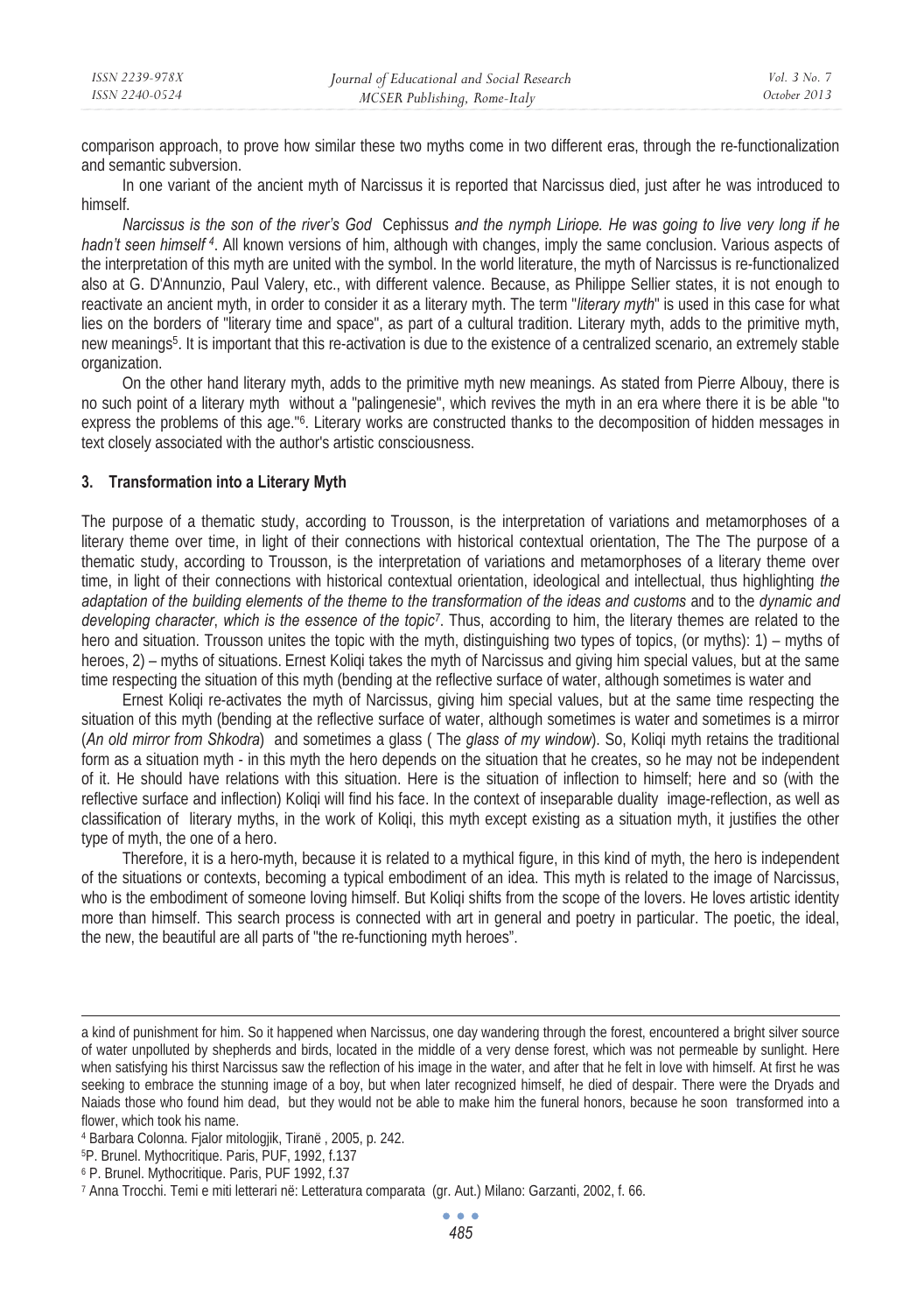#### **4. Confrontation: Protection and Innovation**

But how does this myth comes to the poetic proses of Ernest Koliqi?

In the cultural path, myth is an authority, a reference more or less permanent, which tends towards repetition, towards ritualization.<sup>8</sup> It is the maintainance of the rite of reflection and differentation of action modalities, the similarity and main difference. Practically, this myth takes you into a mysterious territory, to that of symbolic images, to poetry and dreams. On the other hand, the name of Narcissus, sends the thoughts to a hidden and dark origin, since the Greek etymology of the name is narké, or "numbness", "dormancy" of the same origin with the word narcotics. There is a paradox, but Narcissus myth tells us that this pairing of images is not only an external coupling, but its part in "darkness", discovered by the purity of the water, unknown hidden part, deep and underdeveloped it is the one from which he remains attracted. (Narké)

The ancient Narcissus is a teenager, not an adult, not a child. An age when the person tries to know himself, his relevant identity, exisiting affiliation in life as an individual before he reaches the responsibility of adults and definitions that takes his life. At this stage he is still subject to the unknown forces, arising from ongoing call of the water symbolism. The transformation itself of the boy into a flower, in the mythological context, it is a displacement. It is the spring that brings blossoms; viewed as a season where nature seems uncertain in its beginning, but safe for its awakening from hibernation.

Identification of own self inside a character known for his positivity and negativity at the same time makes it difficult, but not impossible maturation through thought, action, reaction. The myth of Narcissus comes to the description of the source as a place unreacheable by sunlight, totally fittable to reflect the image of Narcissus. So the place is dark and reflective. But in this context, isn't it also in the mirror of the first poetic prose : *Waters of the well* of Koliqi? Wasn't it the smooth dark mysterious water, after which Narcissus was fatally attracted to? Even at Koliqi work it feels the attraction beyond what can be seen, toward the unknown, the unseen, mysterious, because only in half dark one can regonize ownself.

According to American researcher Eric Gould, art makes the transition from the sacred to the daily<sup>9</sup>. External indicators such as age, passion, vigor of youth of this character connect him with Narcissus as a protagonist and as an explorer of himself. Then, the psychological proceeding differentiate him from the fate of the first and gives a different way from the ancient character. His experiences through reflections and meditations in order to recognize and search the real truth, just keep the symbolism, and change the course.

In Koliqi's mirrors an inversion of the pejorative aesthetics of this figure occurs. The Greek Narcissus commences as a "hero" (in the positive sense of the protagonist and ends as an "antihero", referring to his tragic fate), whereas at Koliqi's prose the recognition process begins with an "antihero" (naive guy, self-admirer). Successive reflections make him grow; make him a "hero" (associated with prudence, perfection and balance that he achieves). Putting the human in the center of attention, recognizing trends of internal knowledge of its own, justifies the defining that Koliqi make to his poems, as "poetic memoirs", the purpose of which is knowing the human nature through themselves.

The emergence of the death concept refers to an evolutionary change or transformation. Narcissus must die in order to give life to an adult. His immature form is embedded in the emblematic image of the flower. This way we can interpret Greek narcissism referring to the human personality in relation to the commencement of Koliqi's prose (Mirror One). So far, we are still in a primal myth and general parallels.

When analyzing the poetics of Narcissus myth and consider the concept of poetry as palimpsest<sup>10</sup>, then it is understandable why the world art is revitalized through fables of mythical subjects, thus being adapted and shaped as authorial poetics as we may say for the poetic prose of Koliqi. It is not the coldness, asceticism or self-loving that give colorful images of Narcissus; these are not conveyed in art and poetry.11

The reflection at the work of Koliqi has a relative and moral extension to seven different situations. This literary myth, or "subject" as Trousson labels it, keeps three basic functions of ethnic-religious myth throughout his seven poetic prose; the narrative function which has to do with the mythical scenario (the situation of bending, reflection from the mirror), the explanatory function (granted from a known source) and the third function, the revelation one, concerned with the eradication of sacra's function. This function is directly connected to re-significations.

<sup>8</sup> Rousseau, Pichois, Brunel. Qu'est-ce que la litterature comparee?, Paris, 1996

<sup>&</sup>lt;sup>9</sup> Eric Gould. Mythical intentions in modern literature.USA, Princeton University Press, f .171<br><sup>10</sup> Persida Asllani. Poetika si palimsest dhe historia e letërsisë shqipe në: Konferenca Shkencore - Historia e Letërsisë Sh 2010, f.135.

<sup>11</sup> Herbert Marcuse, Erosi dhe qytetërimi. Tiranë,UEGEN, 2008, f. 164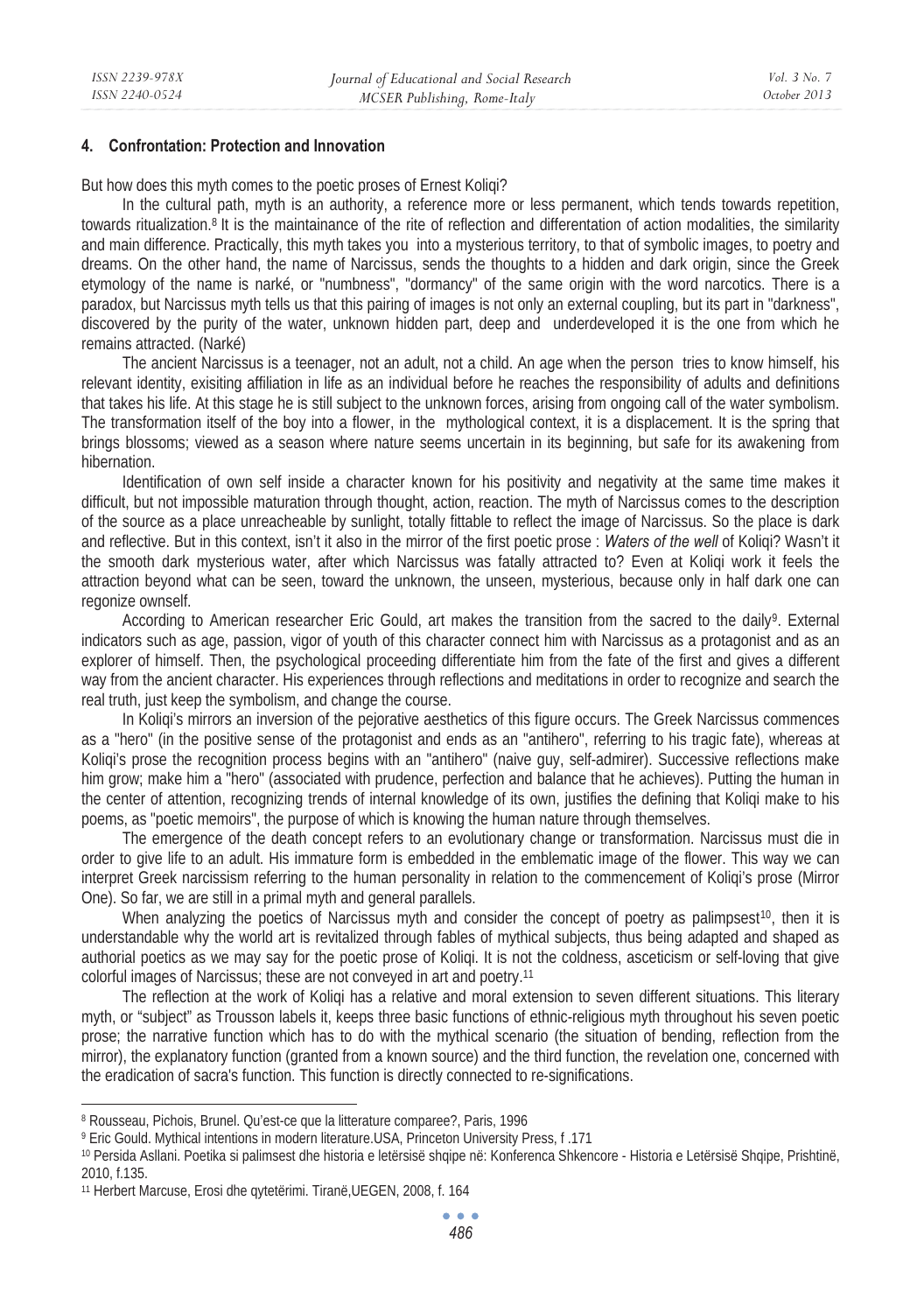| ISSN 2239-978X | Journal of Educational and Social Research | Vol. 3 No. 7 |
|----------------|--------------------------------------------|--------------|
| ISSN 2240-0524 | MCSER Publishing, Rome-Italy               | October 2013 |
|                |                                            |              |

The mythical circumstances (Brunel) inside a text can be inserted or hidden. In this case the "reconstruction" of the original myth can add "underground" shades or some elusive ones holding a "radiant power" so strong and central on the basis of which, the reference to the mythical element results as being very remote. So, in Mirror One we will be confronted with the *Narcissus as a dreamer*.... Narcissus of Koliqi has a similar origin to that of ancient myth, if not the loving process, that of consent or refusal of mirror-reflection, for sure.

Very soon this Narcissus will break links with the ancient one showing a sort of autonomy. The poetic Narcissus of Koliqi will go through different experiences that will change his ways of life. Unlike the ancient myth where he dies, Koliqi's Narcissus will live and will be reborn, because ultimately he is a free and modern Narcissus, of universal thoughts and not confusion of feelings. It therefore comes with a reversal of previously recognized connotation. This new feature of primal myth that connects the creative process of Koliqi with the connotation that Narcissus won in the contemporary myth, known as the (complex) myth of culture. This is a new way of perception. The simple structure of the ancient Greek myth, treated by Koliqi gains new values and it is not isolated or customized.

Thus, he goes from mythical context to the literary one. Philippe Sellier has distinguished some substantial changes between "ethnic-religious" and literary myth (Literature, 1984). According to Brunel: the "ethnic-religious" myth is a founding, anonymous and collective confession, considered as true, that while being analyzed some strong structural opposition appear. When myth goes to literature, it maintains "the symbolic saturation", the tight organizing and metaphysical light, but losing the founder character and the real (genuine) one among others, the works are signed and authored.12 The modern European culture has re-functionalized many pagan myths going through metamorphosis and more universal archetypes are created. The literary fable seems, however, as a mythological story; then the literary qualities of myth and mythical qualities of literature should be close to similar.13

Even in our case the use of this myth is a variation of "confession" that means different things to different cultures. So therefore this archetype will not be the myth of Narcissus but transformation of human into another human being, even within a different natural realm.

It has also maintained a symbolic value, for our times as well. This is achieved by Koliqi by re-activation of this myth. Pierre Brunel, points out the major role played by literature and the arts (nowadays by the cinema, too); the role of the guardian of myths. This is why we say that literature "overlays" myth, keeping it alive.<sup>14</sup>

#### **5. Resignification**

The transition of the character "I", from one text to another, grouping according to topics, messages, creating a subjected framework to connect a series of charges that have essential autonomy makes the prose coherent as a whole. There are three forms of the interior of the man who Koliqi embodies in his mirrors providing so a separation from the end of the ancient pagan myth: desire, ability and obligation.

Desire – the form known as the cliché I want to do. So he *wants wisdom*, (Mirror One- *Water of the Well*), *universal harmony* (Mirror Three), *to achieve a successful poetry* (Mirror Five), *to achieve the clean man, dreams,* (Mirror Six), *to realize itself without conflicts* (Mirror Seven) etc.

Ability – the can-do option. The Narcissus of Koliqi can *revive the beautiful things of the past* (Mirrors Two, Three) can *find the required position* (Mirror Six), can *achieve the required beauty* (Mirror Six, Seven), etc.

Necessity – the must-do option. For example at Mirror Seven, he must face the harsh reality. Thus, in analogy with the ancient myth of Koliqi's Narcissus is one of internal clashes and uncertainties but the independence in the poetic prose of modern Narcissus is strengthened by opposition, reflecting to find the best solution, or at least to challenge what is impossible to change. Unlike the ancient Narcissus, the poetic Narcissus of Ernest Koliqi's prose chooses the path of freedom, new world and challenges to understand and reconcile with self.

*If there is something consistent in studies of myth, it is that there can be no myth without an ontological gap between the event and the significance of this event. Myth tends to be a symbolic representation suitable to fill that gap, aiming to be tautology.* 

*A failure to define the origin, the arbitrary meaning of our place in the world, determines the mythical, at least in the sense that we cannot clearly identify and secure a definitive origin of ourselves in the world. Thus, the myth is a compromise and a hypothesis too. Its meaning is always open and universal because as soon as an ultimate meaning is missing, the gap itself requires interpretation, which can go on and on, because language is a system of an open* 

<sup>12</sup> P. Brunel. Le dictionnaire des myths litteraires, Paris: Éditions du Rocher, 1988, f.13

<sup>13</sup> Eric Gould. Mythical intentions in modern literature, USA, f .177

<sup>14</sup> A. Pierre. Mythes et mythologies dans la literature française, , 1969, reed.1980, f.72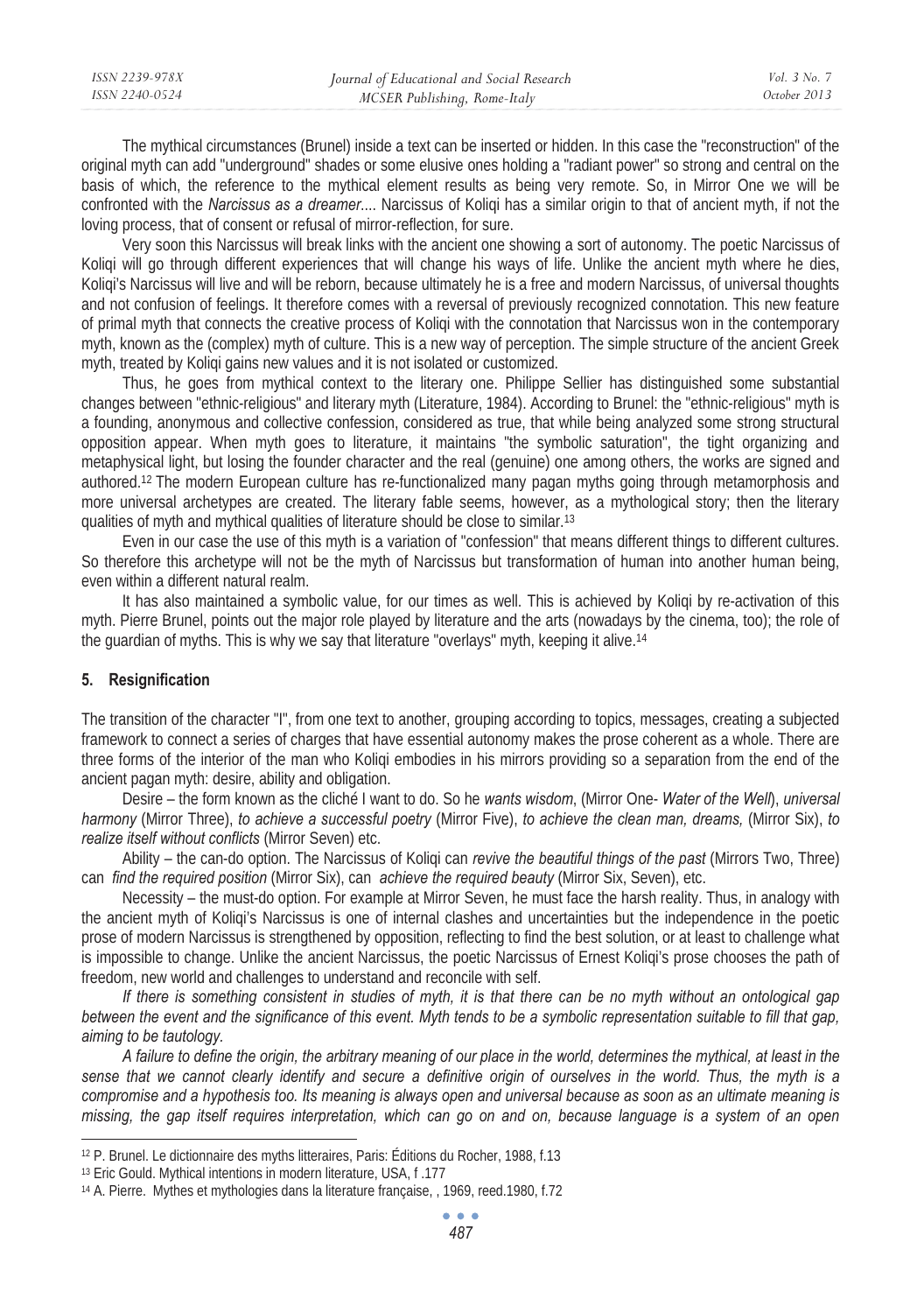## *meaning.*<sup>15</sup>

Building on a remote culture is the first step which identifies the element that is borrowed from the comparative study. A myth is borrowed here, symbolically dressed with a new connotative meaning.

In the analyzed poetic prose we encounter a Narcissus, in love, but not with himself. He needs to take seven meditations to reach logical and sound conclusions. As a result of those, seven reflections are created. There will merge and become as a uniform his intellectual world, (a sensitive and gifted poet); his spiritual affiliation, (being Albanian) and the world of artistic sensations, (his vast culture.) The poet's perception and his findings have no restrictions of any kind.

Re-activation of this myth at Koliqi's work shows the volatility of his intellectual image. It is reflected in various meditational situations to find beauty, aesthetics and to give life to the rhythm of poetry, the vast marine space, darkness and mimics of a human body.

It seems like the poetics of water of Narcissus – is formed in the poetics of soil, rock and its roots. So, Koliqi builds a world of his own, where space and time become relative.

#### **6. Conclusion**

In modern literature the borrowed myth, as in this case, is used with different valence adapted to time and situation. The rebuilt literary myth can only be studied in the intersection of two complementary processes: maintenance of a scenario and its transformation.<sup>16</sup>

 "Seven Mirrors of Narcissus" holds an important position among the Albanian works in the way of treatment of the myth and innovations it brings. During this process the myth retains the element of the borrowing, but also develops the way it is integrated into the text either as a concept or as a component, exploring new functions free of pagan myth.

Narcissus himself is a symbol – a myth of desire through which Koliqi, in every Mirror, brings to us the desire, rush, energy and the impossibility to realize them as well. There lies the essence of the complexes; desire to be, to do and to change a reality that does not promise much. In this way it is projected the dual nature of this myth. Koliqi tries to find a balance between his existence as an artist and intellectual and the real opportunities to reveal. He sees himself as being fulfilled if his intellectual side balances his artistic one. Koliqi tries to find a balance between his existence as an artist and intellectual and the real opportunities to reveal. In the modern world the image of Narcissus represents the Complex of culture embedded in two elements of myth: 1 –The ability to see in a reflective surface, 2 - Water as a symbol consists of the essence of instability of poetic dimension where the writer sees himself.

The solution of his complex of culture and intellectualization comes through the inner voice. The inner voice of Koliqi refers to the muse of poetry and pure art, which therefore is in fact the voice of his soul. He would perpetuate this voice associating it with a strange reality that is concrete, historical and mythical. This interior voice is the voice of thoughts of rescue, feelings and belongings. In the poetic prose, life experience will be sublimed with the artistic one. All this is due to the fact that a simple pagan myth is overlaid with a new philosophical meaning while maintaining its structural elements such as: the bending ritual and the reflection process. These structural elements redefine the new literary myth, the symbolic essence of study and interpretation of seven meditations of Ernest Koliqi.

Seven artistic meditations of Ernest Koliqi artistically written as seven poetic proses particularly brought innovation and individuality in the Albanian literature where the essential tool is redefinition and revitalization of a familiar myth through a new literary re-activation, sometimes maintaining the symbolism and other times playing with its connotation.

#### **References**

Alboy, P. (1969). Mythes et mythologies dans la literature française. Paris: Armand Colin.

Asllani, P. (2010). Poetika si Palimsest dhe historia e letërsisë shqipe në : Konferenca shkencore. Historia e letërsisë shqipe. Prishtinë : IAP.

Gnisci, A., & Sinopoli, F. (2002) Introduzione alla letteratura comparata. Milano: Bruno Mondadori.

Berisha, A. N. (1997) Ernest Koliqi poet dhe prozator. Tiranë: Toena.

Brunel, P. (1988) Le dictionnaire des myths litteraires, Paris: Éditions du Rocher.

Brunel, P. (1992) Mythocritique, theorie et parcours. Paris:P.U.F.

Chevrel, Y. (2002) Letërsia e krahasuar. Tiranë: Albin.

Colonna, B.(2005). Fjalor mitologjik. Tiranë: Toena.

Elliade, M.(1959) Cosmos and history. The myth of eternal return. New York: Harper.

<sup>15</sup> Gould, Eric; Mythical intentions in modern literature, USA, f .6

<sup>16</sup> Brunel, P. Mythocritique, France, 1992, f.37